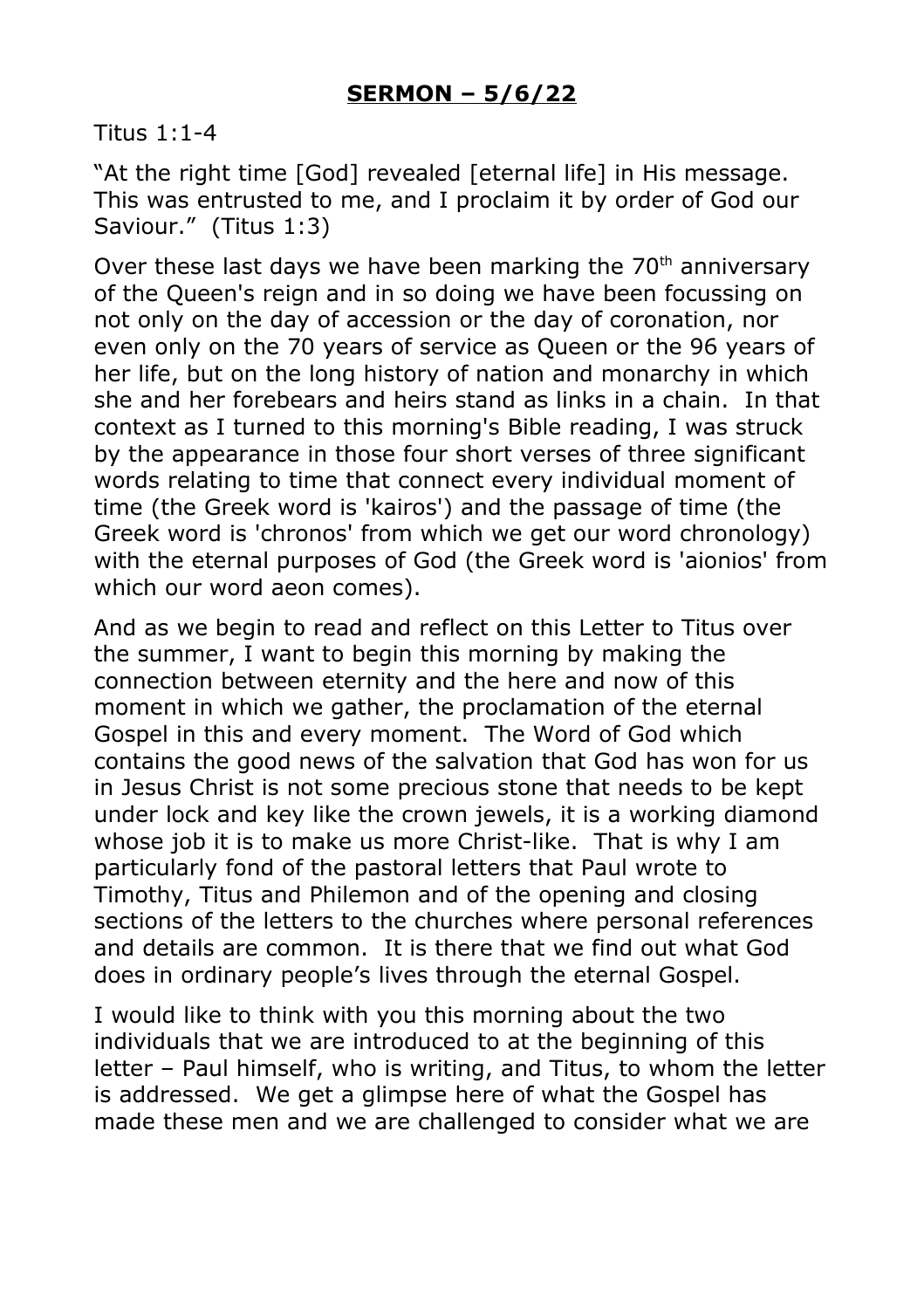letting it make of us, what we are allowing the eternal God to do with us in the moment.

Paul introduces himself as 'a servant of God and an apostle of Jesus Christ' – and even those few relatively simple words give way to reveal a tremendous depth of character. It sounds quite humbling to be described as a 'servant of God' and it is no accident, I'm sure, that the Queen signed her jubilee message to us as 'your servant'.

The word that Paul uses to describe himself is actually the word slave. He is not in a plum job in the service of the King of kings – he is enslaved, he is in submission to his royal Master. As Paul reminds us in his first letter to the Corinthians, we are not our own, we are bought with a price. In the language of the slave market, we are redeemed, no longer in slavery to ourselves and our sinful human nature but in a new kind of slavery which is, in reality, perfect freedom, life in all its fulness – we are enslaved to God. That is the description with which Paul chooses to introduce himself and it reveals where his true loyalty lies – not somehow standing up for himself or writing from his own perspective but very firmly in submission to God his Saviour.

The other title that Paul uses to describe himself is the word 'apostle.' Given that the qualification for being an apostle was to have been commissioned to go out with the Gospel message by the risen Lord Jesus Himself, there were relatively few who could claim that title for themselves, but Paul did not become an apostle in the same way as the others had done because unlike the Twelve who had followed Jesus during His earthly ministry, Paul had been a persecutor of the early Church and had only come to faith when he was famously stopped in his tracks by an appearance of Christ Himself on the road to Damascus. Paul never forgets that an apostle is simply a messenger, an envoy of Christ and that it is the *message*, the *content* of the Gospel that is to be exalted, not the bearer of that message.

Everything that he is as an apostle and everything that he speaks is from God – he describes it here as being about a faith that God inspires, a knowledge that God reveals, about a hope of eternal life that God gives and he emphasises that *God* does not lie; that *God* promises; and that *God* brings His Word to light through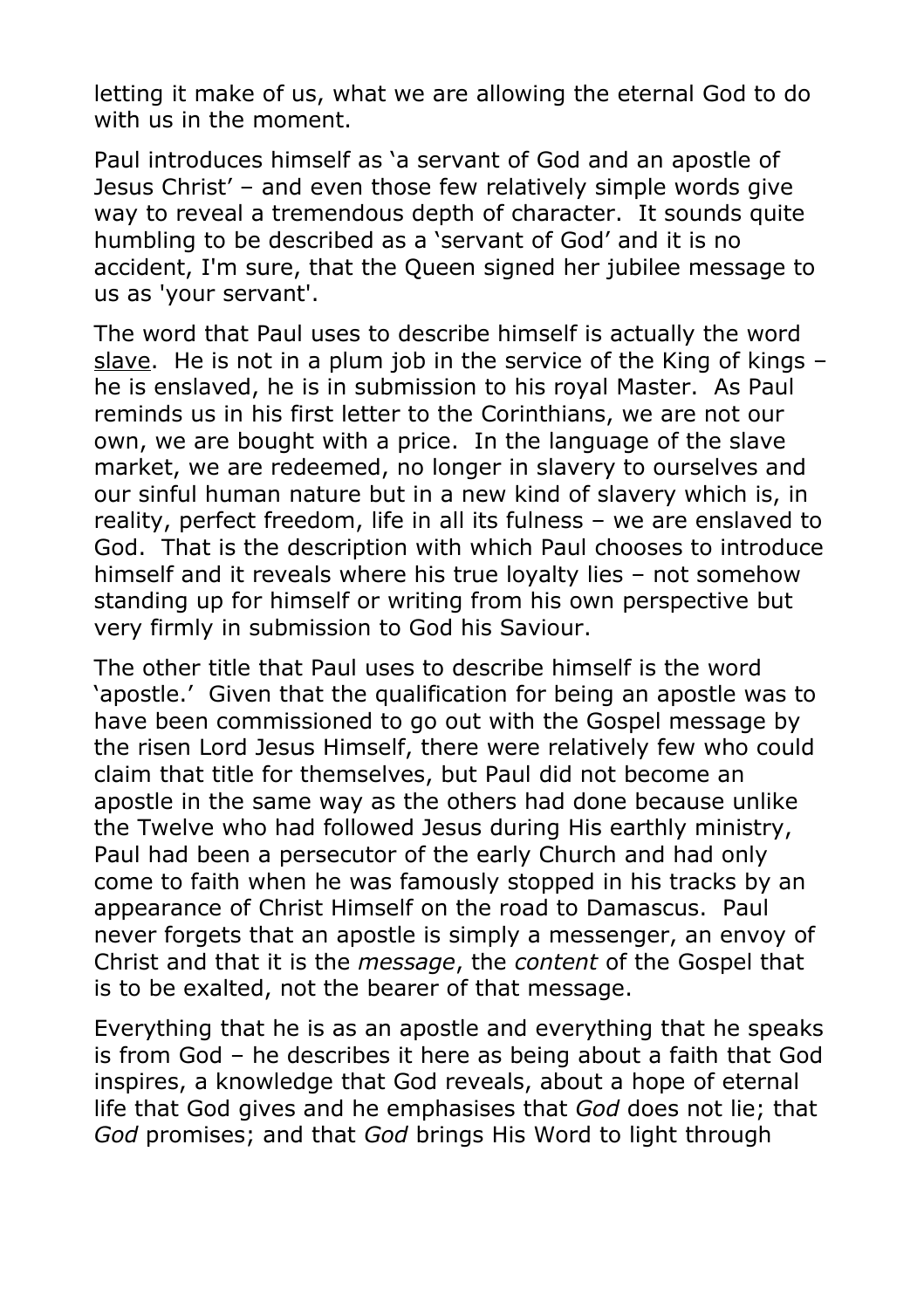what is preached – that is an awesome thought for preacher and congregation alike – *God* is the One who saves. The apostle (or the preacher for that matter) who offers their own opinions or who draws their own conclusions from their study of the world around him is no apostle at all. We can offer only what comes from God Himself, we can offer only Christ and the certainties of His Word. While it's important to preach into a specific context and vital to understand that context as fully as we can, if we offer *only* that, then we are offering nothing of lasting significance. If we offer *only* Christ, then we are offering everything – faith, salvation, eternal life. A knowledge of the truth leads to godliness. Such is Paul, then – slave and apostle in the true biblical senses of these words.

What about Titus? Well, Paul describes him as his 'true son in our common faith.' It may well be that it was through Paul's preaching that Titus came to faith in Christ and what joy it must have given Paul to see this young man grow in faith and understanding to such an extent that Paul could entrust him with a job that he would have done himself had time permitted, straightening out what he had left unfinished in Crete and to appoint elders in every town there as we will see next week, Godwilling.

In fact, Titus seems to have been particularly gifted by God, from what we can glean of him elsewhere in the New Testament – wherever an important or difficult or significant task needed done, Titus is there in the thick of it. Paul had to pay a tricky visit to Jerusalem to debate with the Jewish Christians over whether the Gospel should be offered freely to the Gentiles without requiring them to become Jews first, and Titus is one of the folk Paul chooses to go along with him (Gal. 2:1). It was Titus who was given the task of delivering the Second Letter to the Corinthians with all its challenging teaching and rebukes (2 Cor.8:16) – he would have had the difficult job of backing up what Paul had written, explaining what the apostle meant and doubtless taking some of the flak from it face to face. Titus was entrusted with the job of organising the collection for the poor of the church in Jerusalem. Titus was a believer; Titus knew what Jesus Christ had done for him and that he was under and obligation to devote himself to the spreading of the Gospel. He